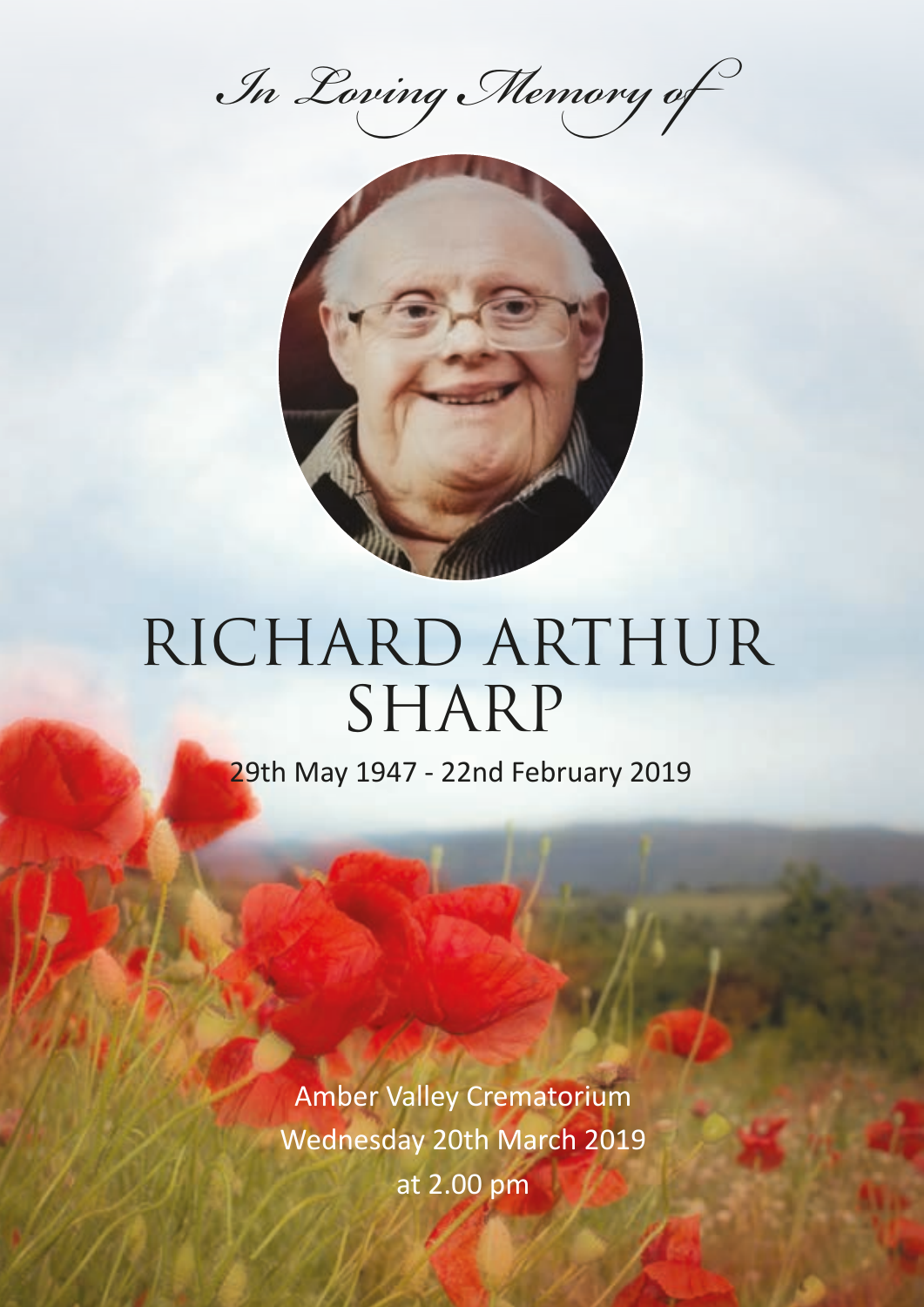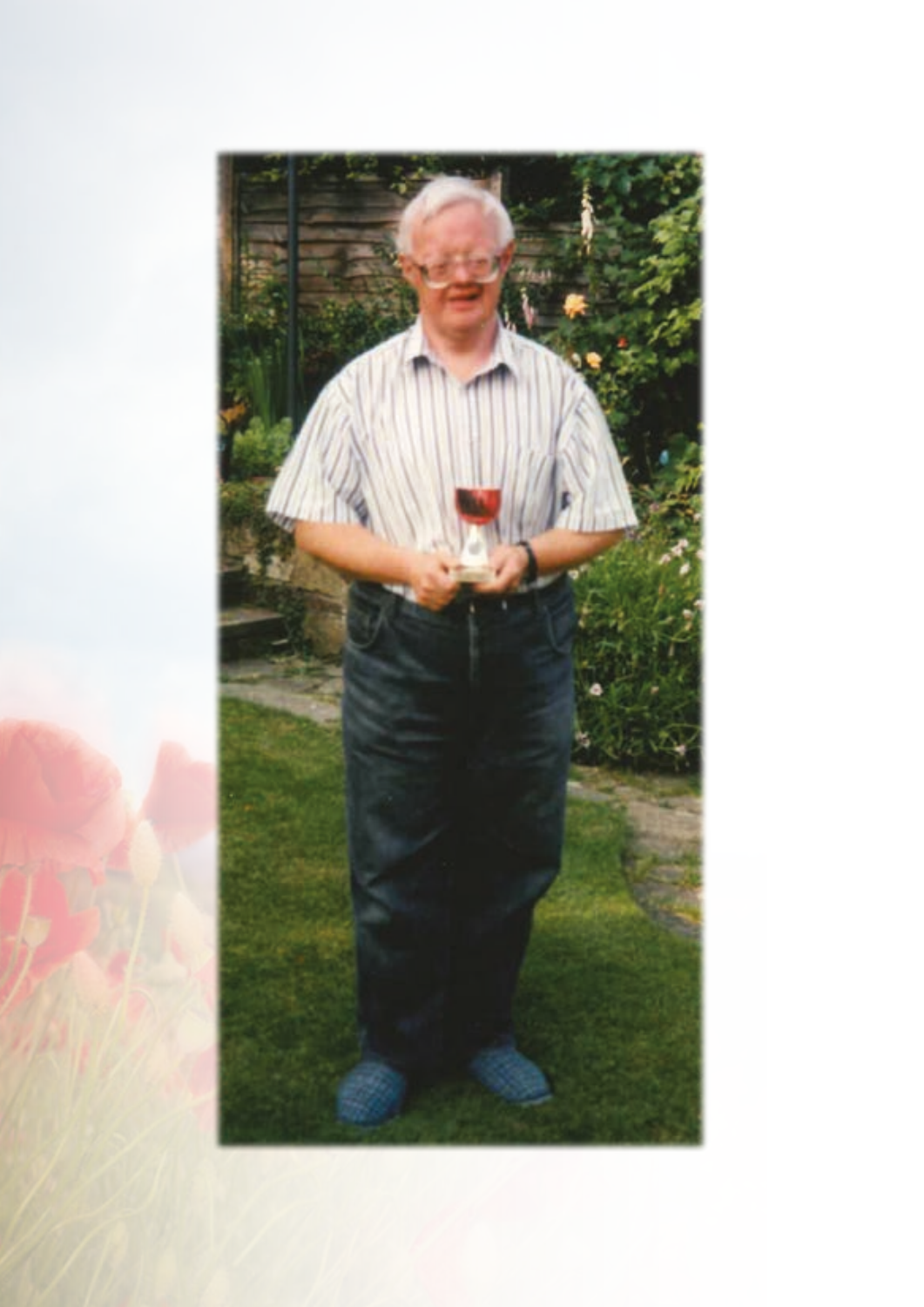## ORDER OF SERVICE Led by Captain Vicky Owen

MUSIC TO ENTER There's Always Sunshine Above The Clouds James Last and Richard Clayderman

WORDS OF WELCOME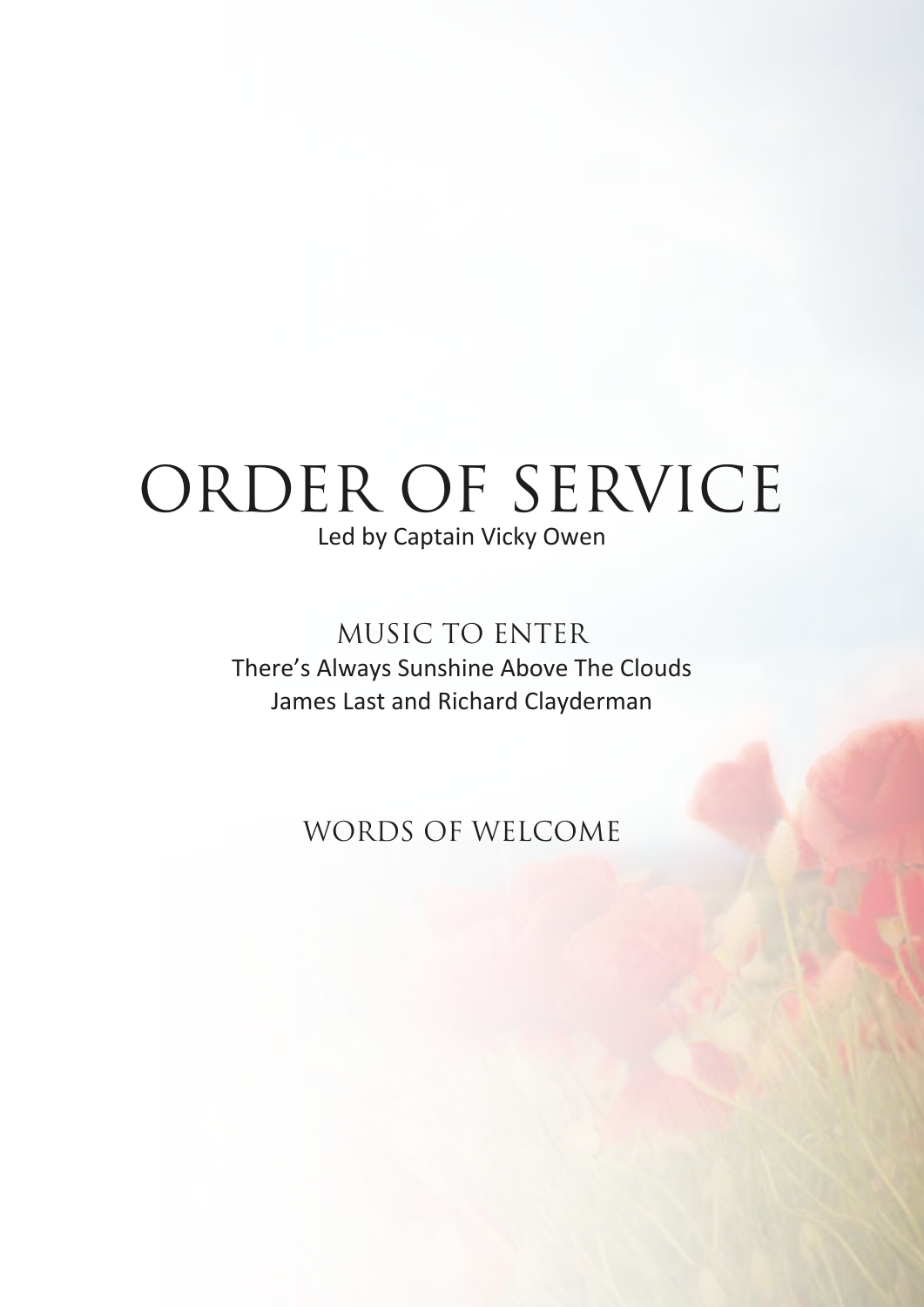#### CONGREGATIONAL SONG Be Still by Aled Jones

Be still, for the presence of the Lord, the Holy One is here; Come bow before Him now with reverence and fear. In Him no sin is found, we stand on holy ground; Be still, for the presence of the Lord, the Holy One is here.

Be still, for the glory of the Lord is shining all around; He burns with holy fire, with splendour He is crowned. How awesome is the sight, our radiant King of light! Be still, for the glory of the Lord is shining all around.

Be still for the power of the Lord is moving in this place; He comes to cleanse and heal, to minister His grace. No work too hard for Him, in faith receive from Him; Be still, for the power of the Lord is moving in this place.

#### POEM read by Darren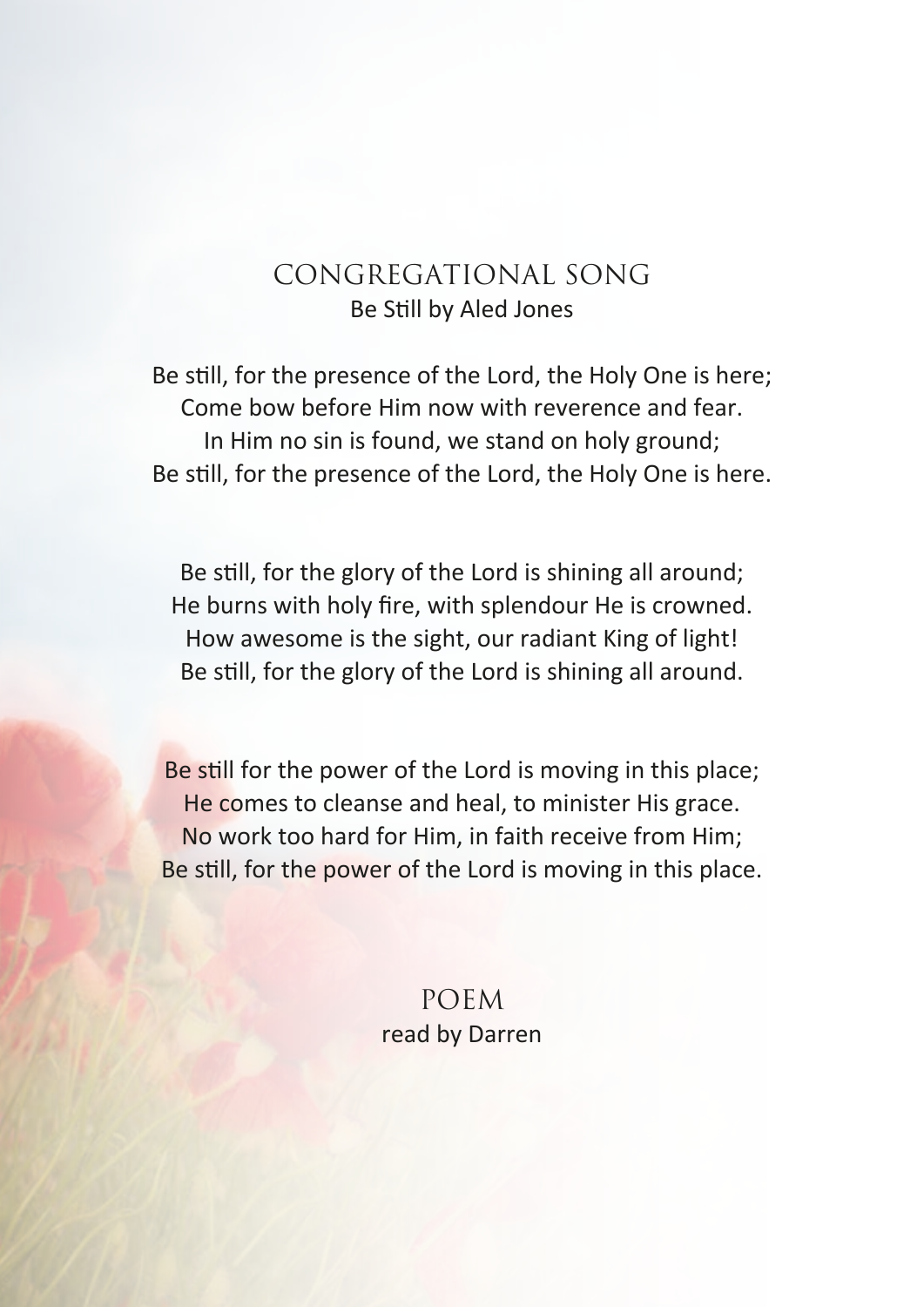#### TRIBUTE by Captain Vicky Owen

#### SCRIPTURE READING 1 Corinthians, Chapter 13

#### CONGREGATIONAL SONG Morning Has Broken *instrumental*

Morning has broken, like the first morning; Blackbird has spoken, like the first bird. Praise for the singing! Praise for the morning! Praise for them, springing fresh from the Word!

Sweet the rain's new fall sunlit from heaven, Like the first dewfall on the first grass. Praise for the sweetness of the wet garden, Sprung in completeness where His feet pass.

Mine is the sunlight! Mine is the morning Born of the one light Eden saw play! Praise with elation, praise every morning, God's re-creation of the new day!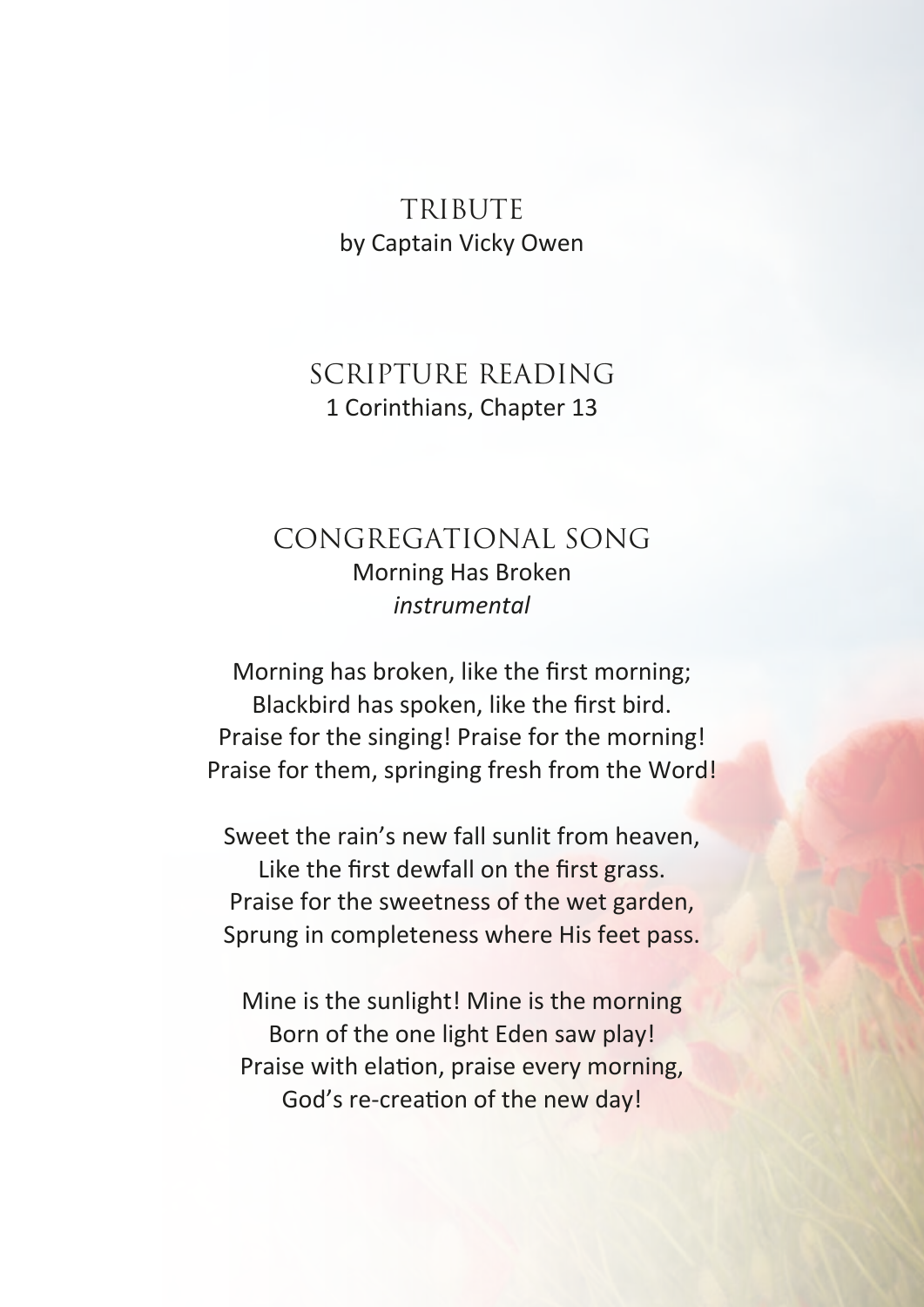THOUGHT by Captain Vicky Owen

### COMMITTAL

#### FINAL PRAYERS AND BENEDICTION

MUSIC TO LEAVE Sailing Rod Stewart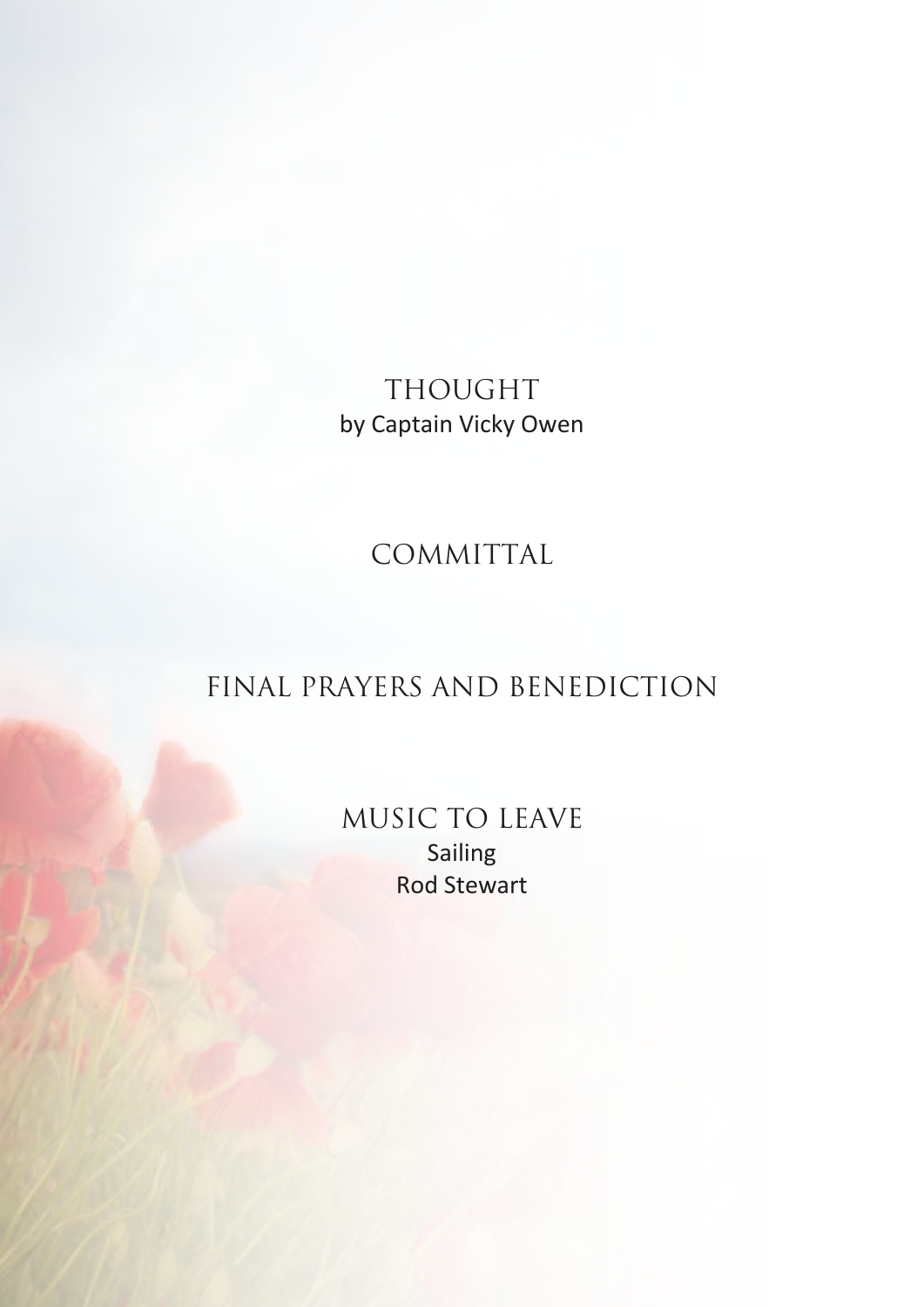